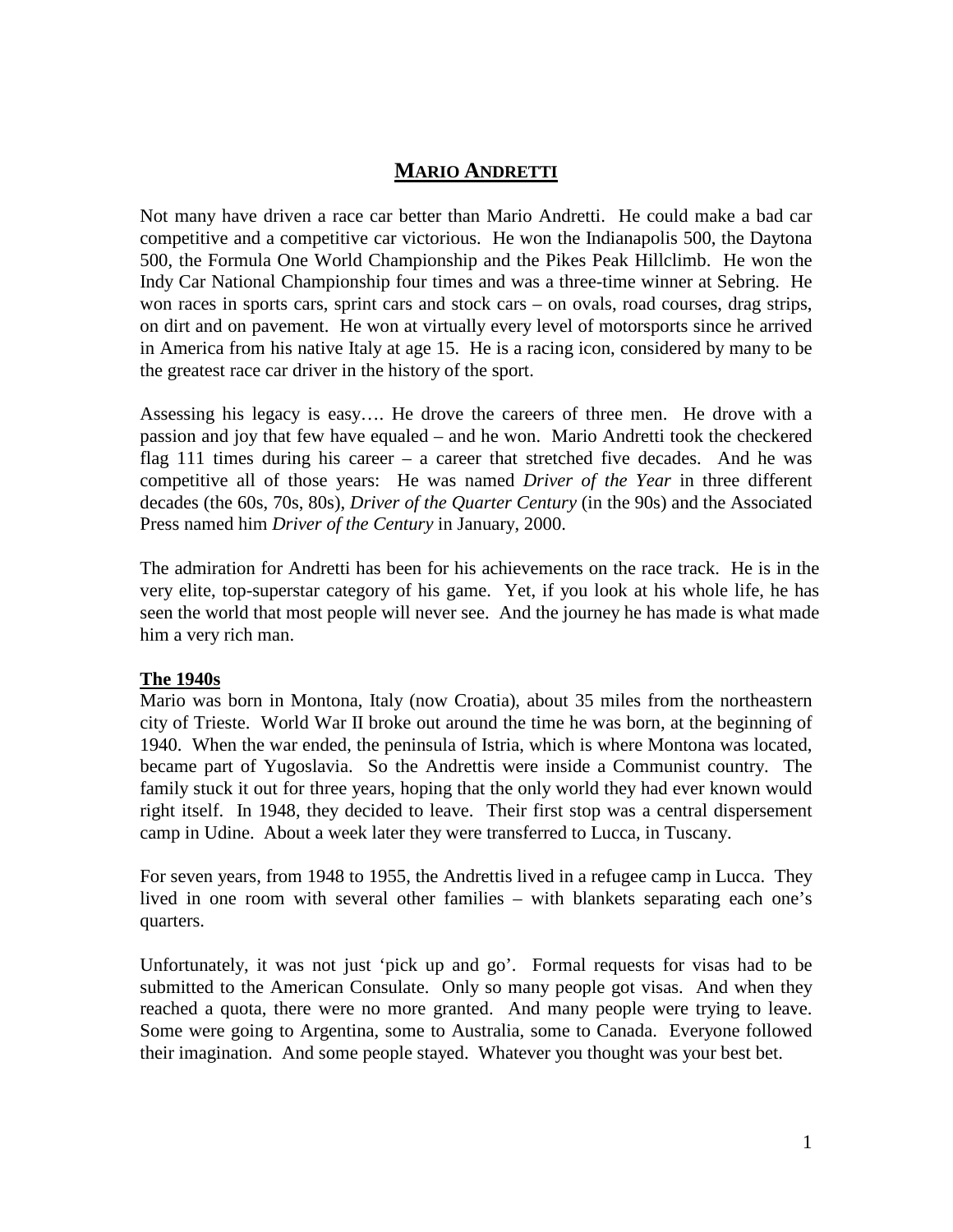#### **The 1950s**

The Andrettis waited several years for U.S. visas. When they were finally granted, the family of five left all their belongings behind and began their new life in America. On the morning of June 16, 1955, the Italian ocean liner Conte Biancamano arrived into New York Harbor. Settling in Nazareth, Pennsylvania, the family of five had \$125 and didn't speak English. Mario and his twin brother, Aldo, were 15.

In 1954, a year before arriving in the United States, the twins had gone to Monza to watch the Italian Grand Prix. They were only 14 years old, but motor racing was becoming more and more of a dream for both boys. In those days, it was more popular than any other sport in Italy. That was especially true in the 1950s, when Ferrari, Maserati and Alfa Romeo were the top players in Formula One. And the world champion at that time was Alberto Ascari – Mario's idol.

So imagine the thrill when, a few days after arriving in America, the Andretti boys discovered a race track – right near their home in Pennsylvania. It was a half mile oval track, which was different than what they had seen in Europe. And the cars were modified stock cars, not sophisticated grand prix cars. But there was a lot of speed. And it looked very, very do-able to them. The twins were now on a mission.

To become a racer, you need your own car. And there are only three ways to obtain a car: Steal it (which was against their principles). Buy it (except they didn't have any money). Or build it yourself (their only real option). They set out listening to anybody who had even the slightest knowledge of a race car. They found out about engines, shocks, spring rates, suspension, chassis setup, and on and on.

With some local friends they built a car – a 1948 Hudson Hornet Sportsman Stock Car – and raced it for the first time in March of 1959. Four years after arriving in America, Mario and Aldo were racing. While Aldo didn't have the same good fortune, Mario's career flourished as he won 20 races in the sportsman stock car class in his first two seasons.

### **The 1960s**

Mario's "first victory of consequence" came on March 3, 1962, a 100-lap feature TQ Midget race at Teaneck, NJ. On Labor Day in 1963, he won three midget features on the same day – one at Flemington, NJ and two at Hatfield, PA.

After joining the United States Auto Club in 1964, Mario finished third in the sprint car point standings, capped by a dramatic victory in a 100-lap race at Salem, IN. He also drove in his first Indy Car event at Trenton, NJ on April 19, 1964, starting 16th and finishing 11th in the 100-mile race, and earned \$526.90 in his professional debut.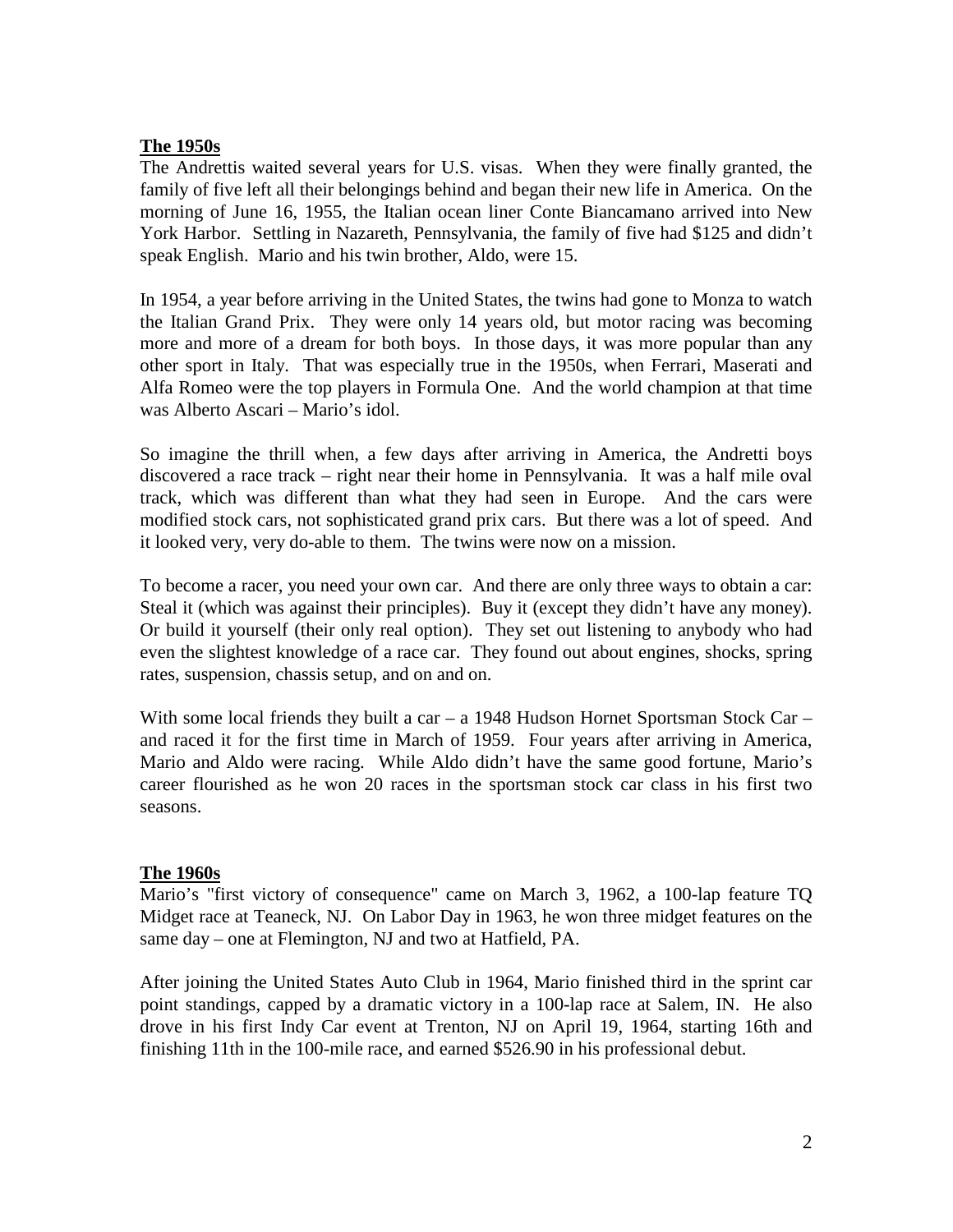Mario won his first Indy Car race in 1965, the Hoosier Grand Prix, and finished third in the Indianapolis 500, earning him Rookie-of-the-Year honors. He went on to win his first Indy Car Championship that year – with 12 top-four finishes – and became the youngest driver (at age 25) to win that title. In 1966, he won eight Indy Car races, his first pole at the Indy 500 and a second straight national championship.

In 1967, Mario's passion for racing saw him compete and win in the Daytona 500 stock car race, take his second pole at the Indy 500, claim his first of three career victories in the 12 Hours of Sebring endurance race, finish as runner-up in the Indy Car national championship and be named Driver of the Year for the first time.

He even tried drag racing in 1968 – driving a Ford Mustang – and earned eight more Indy Car victories en route to second place in the Indy Car point standings. Realizing a lifelong dream, Mario qualified on the pole in his very first Formula One race at the 1968 U.S. Grand Prix at Watkins Glen, but was forced out of the race with a clutch problem. But Grand Prix racing was in his blood and the decade of the Seventies would see his dream come true.

Mario's celebrated win in the Indianapolis 500 came in 1969. He led a total of 116 laps and established 15 of 20 new records set during that event. Mario scored a total of nine wins and five pole positions that season and went on to win his third national Indy Car title. He ended the decade with a total of 30 victories and 29 poles out of 111 Indy Car starts.

### **The 1970s**

The 1970s proved to be a decade of successful versatility for Andretti, beginning with his second victory in the 12 Hours of Sebring in 1970, followed by his first Formula One triumph in South Africa, driving for Ferrari in 1971. His mastery of endurance racing was at its zenith in 1972, when he co-drove a Ferrari 312P to victory with Jacky Ickx at the 6 Hours of Daytona, 12 Hours of Sebring, BAOC 1000 km at Brands Hatch and Watkins Glen 6 Hours.

He continued his attack on the open-wheel series, winning a total of seven Formula 5000 events in 1974 and 1975, while finishing second in points in both seasons. He also took the USAC National Dirt Track Championship title in 1974, with three wins.

Andretti returned full-time to the Grand Prix circuit in the mid-seventies. His quest for the world title began in earnest in 1976, racing for the legendary Colin Chapman at Team Lotus. Their first taste of success came in the year's final Grand Prix in Japan, a race Andretti won in a monumental downpour. Conditions, in fact, were so bad that Niki Lauda pulled into the pits and forfeited his chance to attain the championship.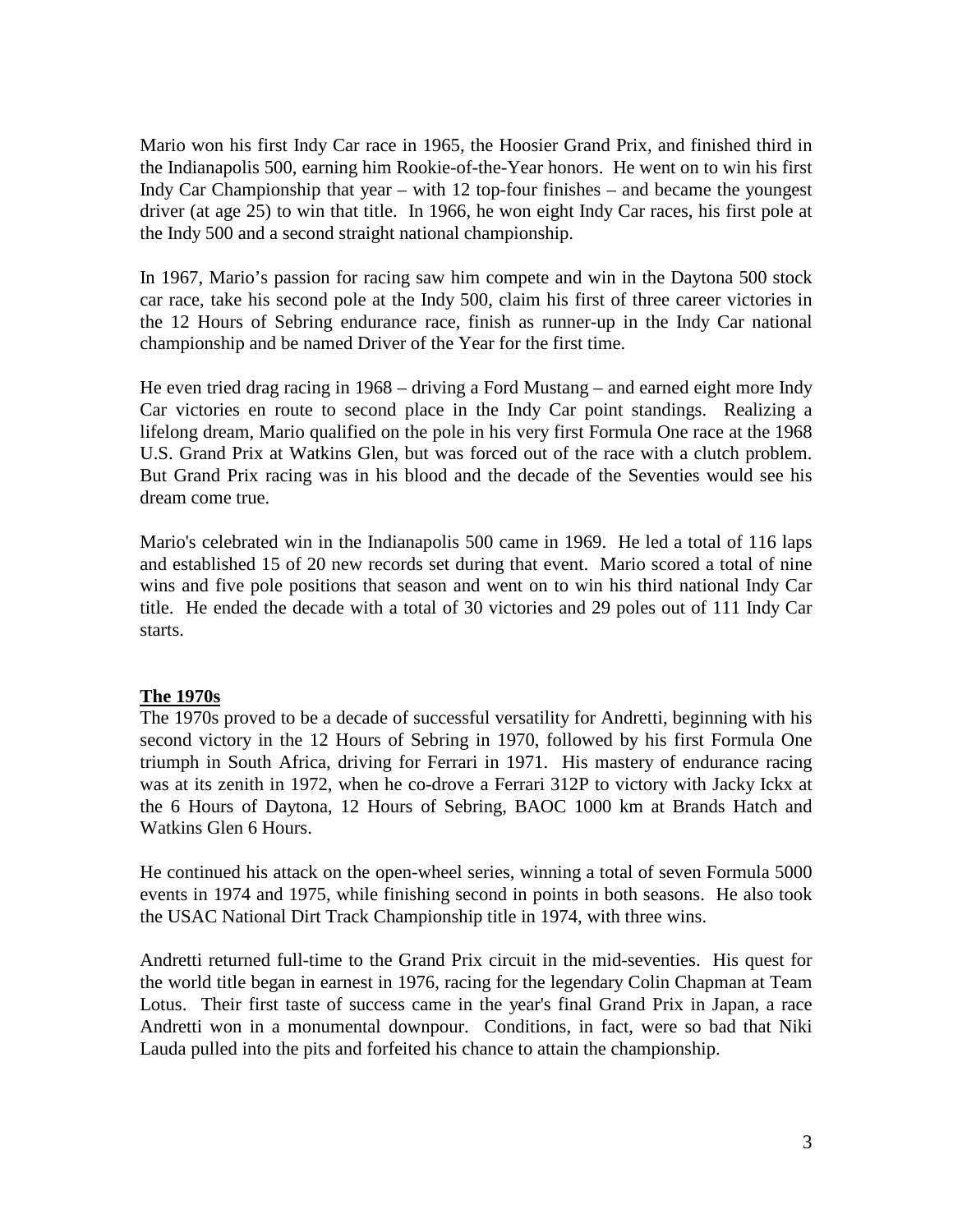In 1977, Mario was third in the world standings with seven poles and four wins, including Grand Prix victories in his native Italy (Monza) and again in the United States (Long Beach).

The culmination of his international career came in 1978, when he won the World Championship driving for Lotus, making him the first driver in motor racing history to win the Formula One and Indy Car titles. Mario dominated the scene with nine poles and six wins in the revolutionary "ground effects" Lotus, which he had worked so hard to develop, and joined Phil Hill (1961) as the only American ever to capture the world title. He was again honored by being selected Driver of the Year, in recognition of his accomplishments.

Andretti topped the sport's best again in 1979, taking the International Race of Champions (IROC) series. As the decade came to an end, his full-time return to Indy Cars was imminent.

#### **The 1980s**

In 1980, Mario competed for one last season with Team Lotus but was plagued by mechanical problems. He switched to the Alfa Romeo team in 1981, in what was to be his last full-time stint as a Formula One driver.

When the call came from his old friends at Ferrari to replace the injured Didier Pironi in 1982, Andretti put the car on pole at Monza and finished third, much to the delight of his Italian fans. The final Grand Prix start of his career was in the last race of the season at Las Vegas; however, a mechanical failure caused his day to end early. All told, Mario earned 12 victories and won 18 poles in a total of 128 Grand Prix starts.

As he returned to the States in the early 1980s to concentrate on Indy Car competition, Andretti teamed with his son Michael and Philippe Alliot to compete at the 24 Hours of LeMans in 1983, where they qualified and finished third, the highest finish for a nonfactory team. It was also Mario's first season with the newly-formed Newman/Haas Racing team.

The 1984 Indy Car season proved to be a memorable one for Andretti, who at age 44, won his fourth national championship by winning six events, eight pole positions and setting ten track records. The season was capped with his third Driver of the Year selection, bestowed for the first time by unanimous vote, making Mario the only man to ever win the trophy in three different decades (1969, 1978, 1984).

As the 80s progressed, Andretti continued to make racing history with some personal milestones. With his son, Michael, they established the first-ever, father-son front row in qualifying for the 1986 Phoenix Indy Car event, a feat they accomplished a total of ten times before the close of the decade.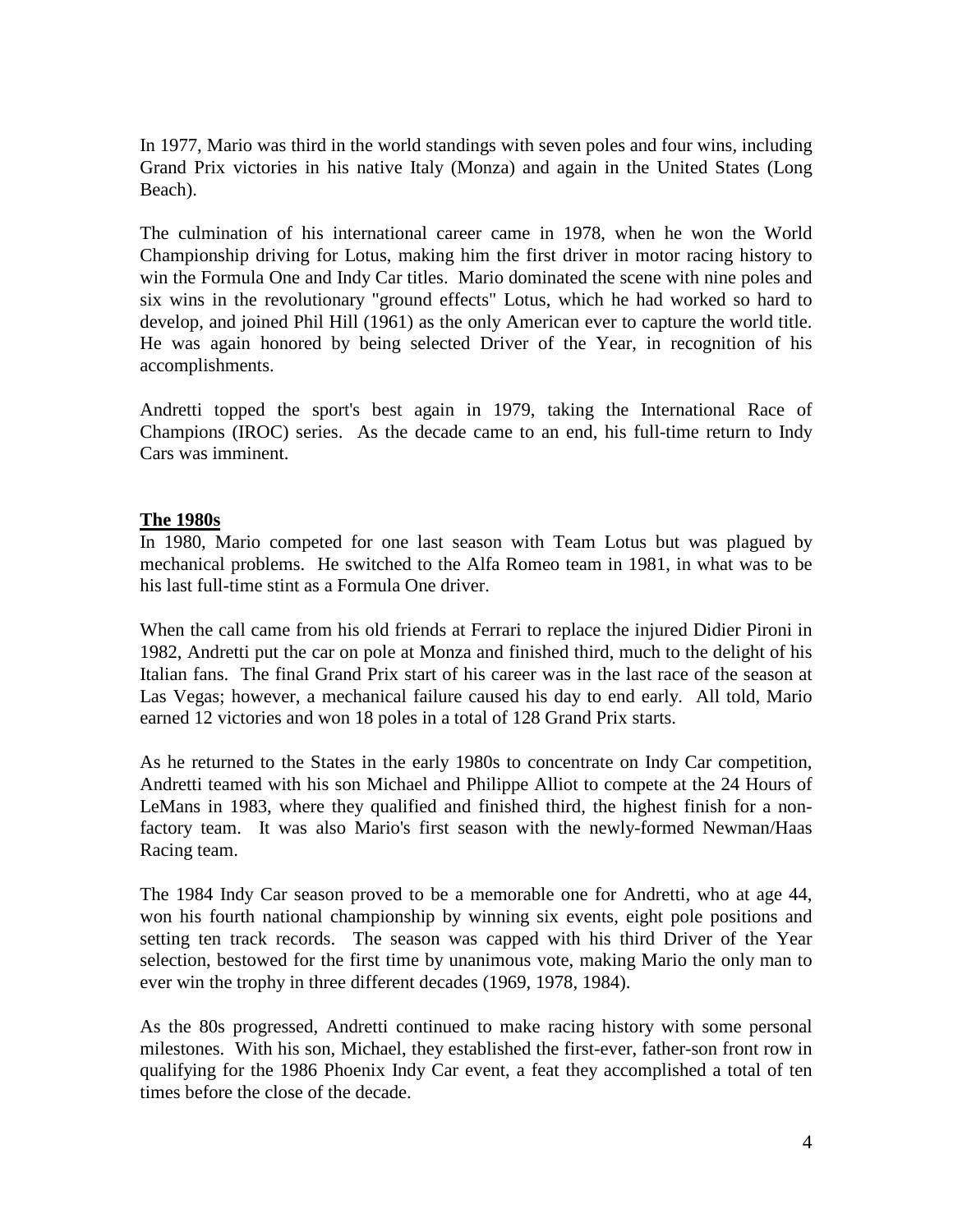In 1987, in the debut of the Chevrolet-powered engine, Mario sat on the pole eight times, including his third pole at the Indy 500. He went on to lead 170 of the first 177 laps before engine failure cut his day disappointedly short.

Mario won his 50th Indy Car race at Phoenix and his 51st at Cleveland in 1988. As the decade came to a close in 1989, Andretti took on what would be the ultimate teammate – his son, Michael. It marked the first father-son team in Indy Car history.

#### **The 1990s**

With his two sons (Michael and Jeff) and his nephew (John Andretti), Mario made another "first" as the four family members competed in the same Indy Car race at Milwaukee, June 3, 1990.

The following year, the four Andrettis raced against one another for the first time in the Indianapolis 500. Jeff was voted Rookie of the Year, joining Mario (1965) and Michael (1984) as the only three members of the same family to win the award.

In 1992, Mario achieved two new milestones. He became the oldest Indy Car pole winner when he earned his record-setting 66th pole at the Michigan 500 and, at Cleveland, he set an all-time record for most Indy Car race starts with 370 (Mario finished his career with 407 starts). He was also named *Driver of the Quarter Century* by a vote of all former Driver of the Year winners and a panel of 12 journalists.

As he began his 35th year of professional racing in 1993, Mario continued to make headlines with his 52nd Indy Car victory at the Phoenix 200, making him the first driver to win Indy Car races in four decades and the first driver to win races in five decades. This race also marked his 111th major career victory. Records continued to be made in 1993, when Mario set a world closed-course speed record (234.275 mph) in qualifying for the Michigan 500, as he earned his 67th pole. This record stood intact until 1996, a year after the track was repaved.

Mario decided that 1994 would be his final year of competition as a Indy Car driver. The season-long farewell campaign, entitled *Arrivederci, Mario* featured special tributes, salutes and honors at every race venue. As he sped around a Indy Car track for the last time on October 9, 1994 at Laguna Seca Raceway, the legend of Mario Andretti assumed its place in the record books and in the hearts of his many fans.

Even though officially retired, Mario continued the next few years to seek the one major trophy missing from his mantle, the 24 Hours of LeMans. He competed an additional four times in the world's most prestigious endurance race, winning the WSC class and finishing second overall in 1995.